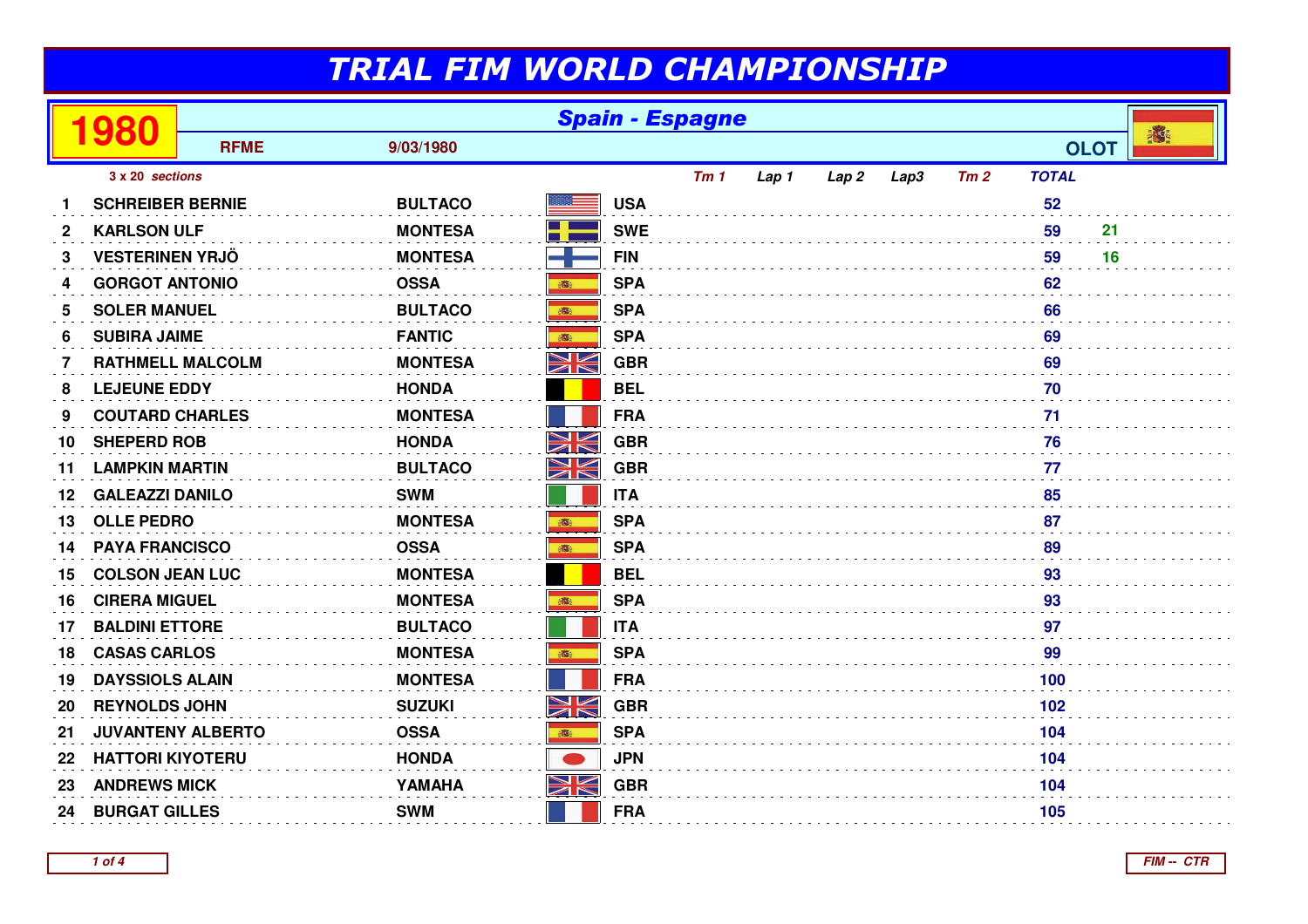|    | 980                       | <b>Spain - Espagne</b>    |                |          |            |     |       |       |      |     |              |   |
|----|---------------------------|---------------------------|----------------|----------|------------|-----|-------|-------|------|-----|--------------|---|
|    |                           | <b>RFME</b>               | 9/03/1980      |          |            |     |       |       |      |     | <b>OLOT</b>  | 橘 |
|    | 3 x 20 sections           |                           |                |          |            | Tm1 | Lap 1 | Lap 2 | Lap3 | Tm2 | <b>TOTAL</b> |   |
| 25 | <b>TOSCO GIOVANNI</b>     |                           | <b>OSSA</b>    |          | <b>ITA</b> |     |       |       |      |     | 107          |   |
| 26 | <b>MIQUEL XAVIER</b>      |                           | <b>FANTIC</b>  | ●        | <b>SPA</b> |     |       |       |      |     | 108          |   |
| 27 | <b>ADAMOLI FULVIO</b>     |                           | <b>MONTESA</b> |          | <b>ITA</b> |     |       |       |      |     | 110          |   |
| 28 | <b>SKINNER MIKE</b>       |                           | <b>MONTESA</b> | NK<br>ZK | <b>GBR</b> |     |       |       |      |     | 110          |   |
| 29 | <b>GEEBELEN BONY</b>      |                           | <b>MONTESA</b> | 高        | <b>SPA</b> |     |       |       |      |     | 113          |   |
| 30 | <b>KRAHNSTÖVER FELIX</b>  |                           | <b>MONTESA</b> |          | <b>GER</b> |     |       |       |      |     | 113          |   |
| 31 | <b>PRATO ADRIEN</b>       |                           | <b>MONTESA</b> |          | <b>FRA</b> |     |       |       |      |     | 113          |   |
| 32 | <b>SUTTON CHRIS</b>       |                           | <b>MONTESA</b> | NK<br>ZK | <b>GBR</b> |     |       |       |      |     | 114          |   |
| 33 | <b>LEJEUNE JEAN MARIE</b> |                           | <b>MONTESA</b> |          | <b>BEL</b> |     |       |       |      |     | 114          |   |
| 34 | <b>CLARKE CHRIS</b>       |                           | <b>MONTESA</b> | NK<br>N  | <b>GBR</b> |     |       |       |      |     | 117          |   |
| 35 | <b>BIRKETT NIGEL</b>      |                           | <b>MONTESA</b> | NK<br>ZN | <b>GBR</b> |     | 118   |       |      |     |              |   |
| 36 | <b>CLOPES JOSE MARIA</b>  |                           | <b>BULTACO</b> | 高        | <b>SPA</b> |     |       |       |      |     | 120          |   |
| 37 | <b>SOLER PEDRO</b>        |                           | <b>BULTACO</b> | 高        | <b>SPA</b> |     |       |       |      |     | 120          |   |
| 38 | <b>MAS PEDRO</b>          |                           | <b>MONTESA</b> | 高        | <b>SPA</b> |     |       |       |      |     | 121          |   |
| 39 |                           | <b>CORDONNIER BERNARD</b> | <b>BULTACO</b> |          | <b>BEL</b> |     |       |       |      |     | 121          |   |
| 40 | <b>ABAD JOAQUIM</b>       |                           | <b>OSSA</b>    | 瓣        | <b>SPA</b> |     |       |       |      |     | 122          |   |
| 41 | <b>CASADEMUNT JOSEP</b>   |                           | <b>MONTESA</b> | ●        | <b>SPA</b> |     |       |       |      |     | 123          |   |
| 42 | <b>MYERS CHRIS</b>        |                           | <b>BULTACO</b> | Ж        | <b>GBR</b> |     |       |       |      |     | 124          |   |
| 43 | <b>JO JOSE</b>            |                           | <b>MONTESA</b> | 高        | <b>SPA</b> |     |       |       |      |     | 124          |   |
| 44 | <b>DELLA RODOLFA LINO</b> |                           | <b>BULTACO</b> |          | <b>ITA</b> |     |       |       |      |     | 128          |   |
| 45 | <b>BASSET BERNARD</b>     |                           | <b>SWM</b>     | ÷        | <b>SUI</b> |     |       |       |      |     | 130          |   |
| 46 | <b>ROMERGIALLI MATTEO</b> |                           | <b>SWM</b>     |          | <b>ITA</b> |     |       |       |      |     | 130          |   |
| 47 | <b>GOSET CLAUDE</b>       |                           | <b>SWM</b>     |          | <b>BEL</b> |     |       |       |      |     | 132          |   |
| 48 | <b>ZURITA JUAN</b>        |                           | <b>BULTACO</b> | 高        | <b>SPA</b> |     |       |       |      |     | 134          |   |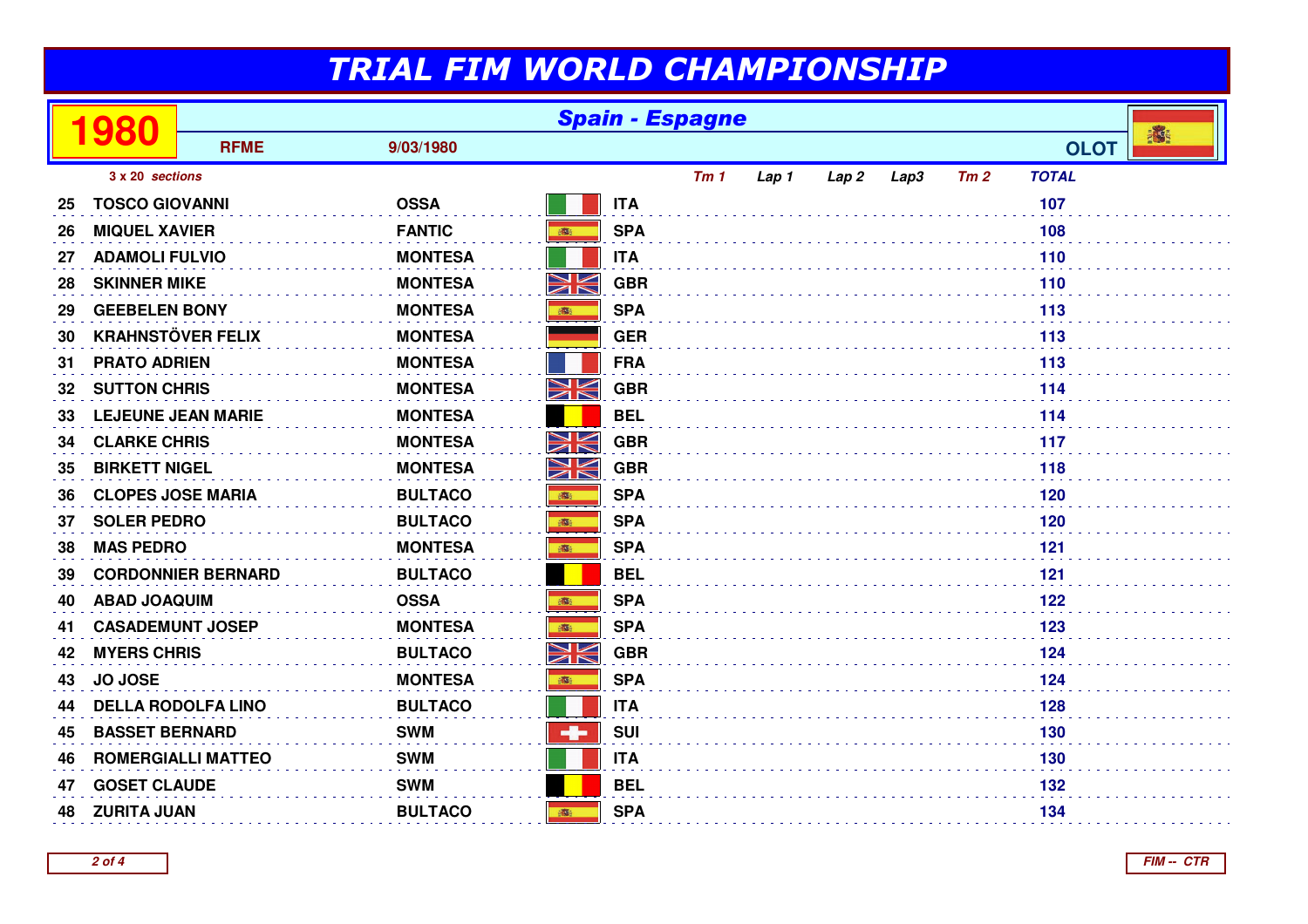|    | 980                       | <b>Spain - Espagne</b> |                |               |            |     |       |                  |      |     |              |   |
|----|---------------------------|------------------------|----------------|---------------|------------|-----|-------|------------------|------|-----|--------------|---|
|    |                           | <b>RFME</b>            | 9/03/1980      |               |            |     |       |                  |      |     | <b>OLOT</b>  | 榔 |
|    | 3 x 20 sections           |                        |                |               |            | Tm1 | Lap 1 | Lap <sub>2</sub> | Lap3 | Tm2 | <b>TOTAL</b> |   |
| 49 | <b>BUSSOT JOSE</b>        |                        | <b>MONTESA</b> | ●             | <b>SPA</b> |     |       |                  |      |     | 135          |   |
| 50 | <b>CUCURELLA JAVIER</b>   |                        | <b>BULTACO</b> |               | <b>SPA</b> |     |       |                  |      |     | 135          |   |
| 51 | <b>MAJO EUGENIO</b>       |                        | <b>BULTACO</b> | 高             | <b>SPA</b> |     |       |                  |      |     | 137          |   |
| 52 | <b>LEIROS ANGEL</b>       |                        | <b>MONTESA</b> |               | <b>SPA</b> |     |       |                  |      |     | 138          |   |
| 53 | <b>UCELAY IÑIGO</b>       |                        | <b>MONTESA</b> | 高             | <b>SPA</b> |     |       |                  |      |     | 138          |   |
| 54 | <b>DESNOYERS NICOLAS</b>  |                        | <b>SWM</b>     |               | <b>FRA</b> |     |       |                  |      |     | 144          |   |
| 55 | <b>ANKER MARTIN</b>       |                        | <b>BULTACO</b> |               | <b>GER</b> |     |       |                  |      |     | 145          |   |
| 56 | <b>BARATTI FAVIO</b>      |                        | <b>SWM</b>     | ÷             | <b>SUI</b> |     |       |                  |      |     | 147          |   |
| 57 | <b>CIRERA RAMON</b>       |                        | <b>MONTESA</b> | 高             | <b>SPA</b> |     |       |                  |      |     | 148          |   |
| 58 | <b>SANCHEZ JOSE MARIA</b> |                        | <b>MONTESA</b> | 高             | <b>SPA</b> |     |       |                  |      |     | 149          |   |
| 59 | <b>VIÑOLA RAMON</b>       |                        | <b>MONTESA</b> | ●             | <b>SPA</b> |     |       |                  |      |     | 151          |   |
| 60 | <b>BÄRENFALLER ARMIN</b>  |                        | <b>SWM</b>     | $\frac{1}{2}$ | <b>SUI</b> |     |       |                  |      |     | 151          |   |
| 61 | <b>DUMOULIN MICHEL</b>    |                        | <b>MONTESA</b> |               | <b>BEL</b> |     |       |                  |      |     | 152          |   |
| 62 | <b>CLAESSON HAKAN</b>     |                        | <b>MONTESA</b> |               | <b>SWE</b> |     |       |                  |      |     | 153          |   |
| 63 | <b>TABARES ROQUE</b>      |                        | <b>MONTESA</b> | 高             | <b>SPA</b> |     |       |                  |      |     | 154          |   |
| 64 | <b>KRAMER ARTURO</b>      |                        | <b>BULTACO</b> |               | <b>SPA</b> |     |       |                  |      |     | 154          |   |
| 65 | <b>VON AREND JAIME</b>    |                        | <b>MONTESA</b> | 高             | <b>SPA</b> |     |       |                  |      |     | 155          |   |
| 66 | <b>MAZZOLENI LIVIO</b>    |                        | <b>MONTESA</b> |               | <b>ITA</b> |     |       |                  |      |     | 156          |   |
| 67 | <b>GIRONES ALBERT</b>     |                        | <b>OSSA</b>    | 高             | <b>SPA</b> |     |       |                  |      |     | 156          |   |
| 68 | <b>PIERINI RICCARDO</b>   |                        | <b>BULTACO</b> |               | <b>ITA</b> |     |       |                  |      |     | 158          |   |
| 69 | <b>ROIG JAIME</b>         |                        | <b>BULTACO</b> | ■             | <b>SPA</b> |     |       |                  |      |     | 159          |   |
| 70 | <b>PUIG JAIME</b>         |                        | <b>BULTACO</b> | 高             | <b>SPA</b> |     |       |                  |      |     | 161          |   |
| 71 | <b>DELWICHE PHILIPPE</b>  |                        | <b>BULTACO</b> |               | <b>BEL</b> |     |       |                  |      |     | 166          |   |
| 72 | <b>GINESTA JUAN</b>       |                        | <b>MONTESA</b> | 高             | <b>SPA</b> |     |       |                  |      |     | 169          |   |